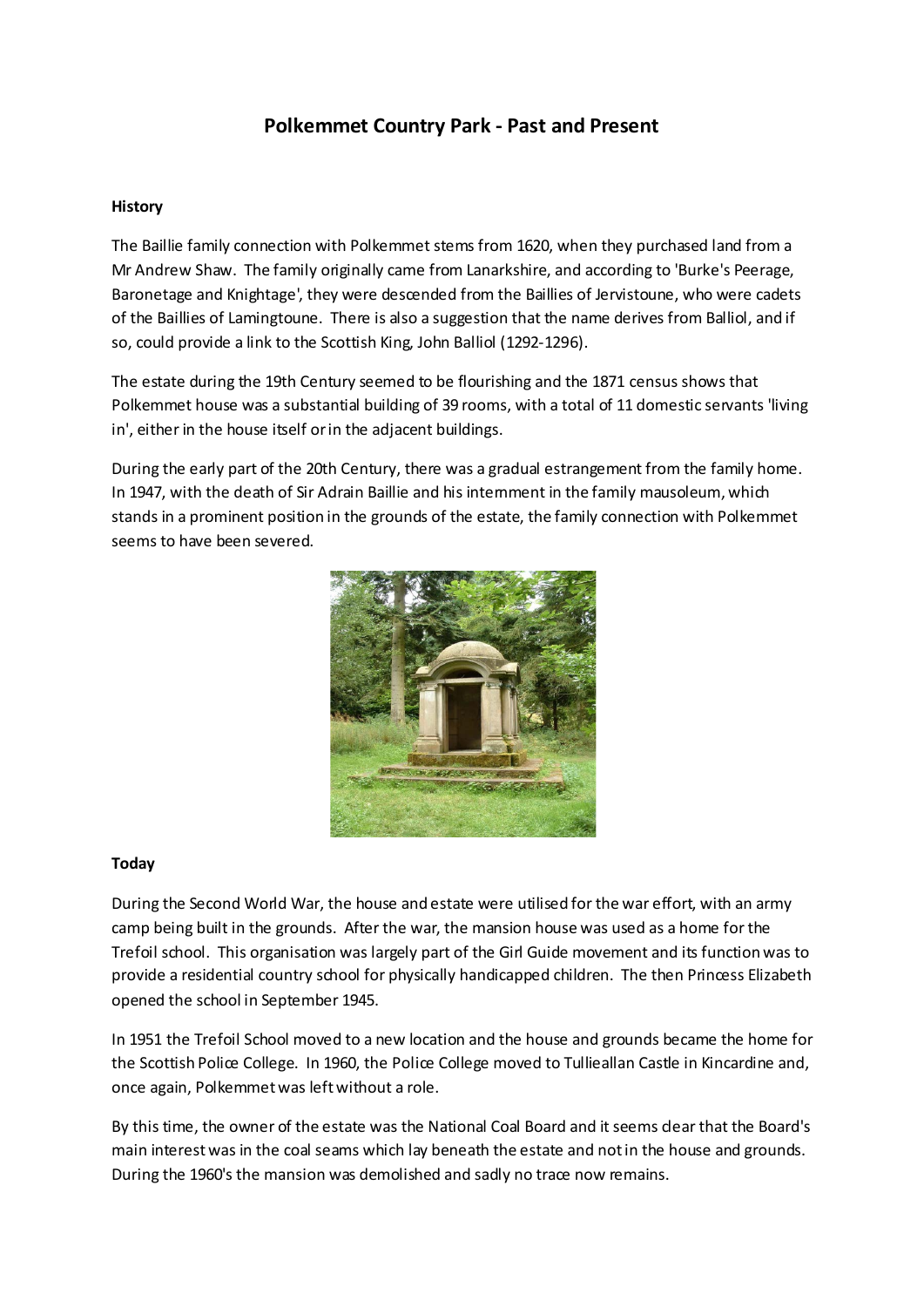The estate had suffered from many years of neglect and had lost much of its former glory, before being taken over by Lothian District Council in 1978, with assistance from the Countryside Commission for Scotland, who gave a grant of 75% of the purchase price.

Given the circumstances, West Lothian District Council decided to embark upon an ambitious programme of site development and rehabilitation, to try and restore some of the former glory. Much of the work was carried out by young people on YOP and STEP schemes, funded by the Manpower Services Commission.

The remaining buildings to the West of the mansion house site, had been offices, staff accommodation and other facilities such as stables, tack room, horse-driven mill, fodder store and a space to keep carriages covered. It was decided to convert these to a modern Visitor Centre and on 26th June 1981, Polkemmet Country Park was officially opened by Councillor Bert Gamble, J.P.

## **River Almond**

The River Almond is the lifeblood of Polkemmet Country Park. Running through the entire length of the Park, it is a stunning focal point and attraction, as well as providing a superb wildlife habitat. A recommended vantage point is the old mausoleum, where you can see the large boulders in the water, placed there during the end of the last ice age. You might be lucky enough to see a heron, kingfisher or otter too!

The Almond is 28 miles (45 km) long, rising in the nearby Cant hills, North Lanarkshire (beside the TV transmitters) and running through the middle of West Lothian. It drains into the Firth of Forth at Cramond near Edinburgh.

The river is fairly narrow in the Park as it is still quite young. On its way downhill to Livingston and Almondell & Calderwood Country Park, it picks up a lot more water to grow to 3 or 4 times its existing size! The Almond is prone to big changes in its water level and can go from a trickle to a torrent in a few hours after heavy rain. Sometimes the river will have a reddish/orange tint to it, which is just the presence of iron in the water. This mineral iron is exposed to water underground during mining and, over a period of years, can make its way up and out to the surface. Exposure to the air turns it orange.

The industrial heritage of central Scotland can be observed along the length of the river with numerous weirs, remains of mills and other riverside industries of the past.

The Almond eventually finds its way down to Cramond on the Forth estuary and out into the North Sea.

## **The horn - M8 Art Project**

Installed in 1997, 'The Horn' is a 24 metre-high tubular stainless steel structure that is situated on the west bound carriageway of the M8 motorway, approximately halfway between Glasgow and Edinburgh. It was designed by Scottish artists Matthew Dalziel and Louise Scullion, and originally commissioned to act as landmark between the two cities. Pointing towards the motorway, the horn used to periodically 'speak' with poetry, sounds and music, although this function has since stopped.